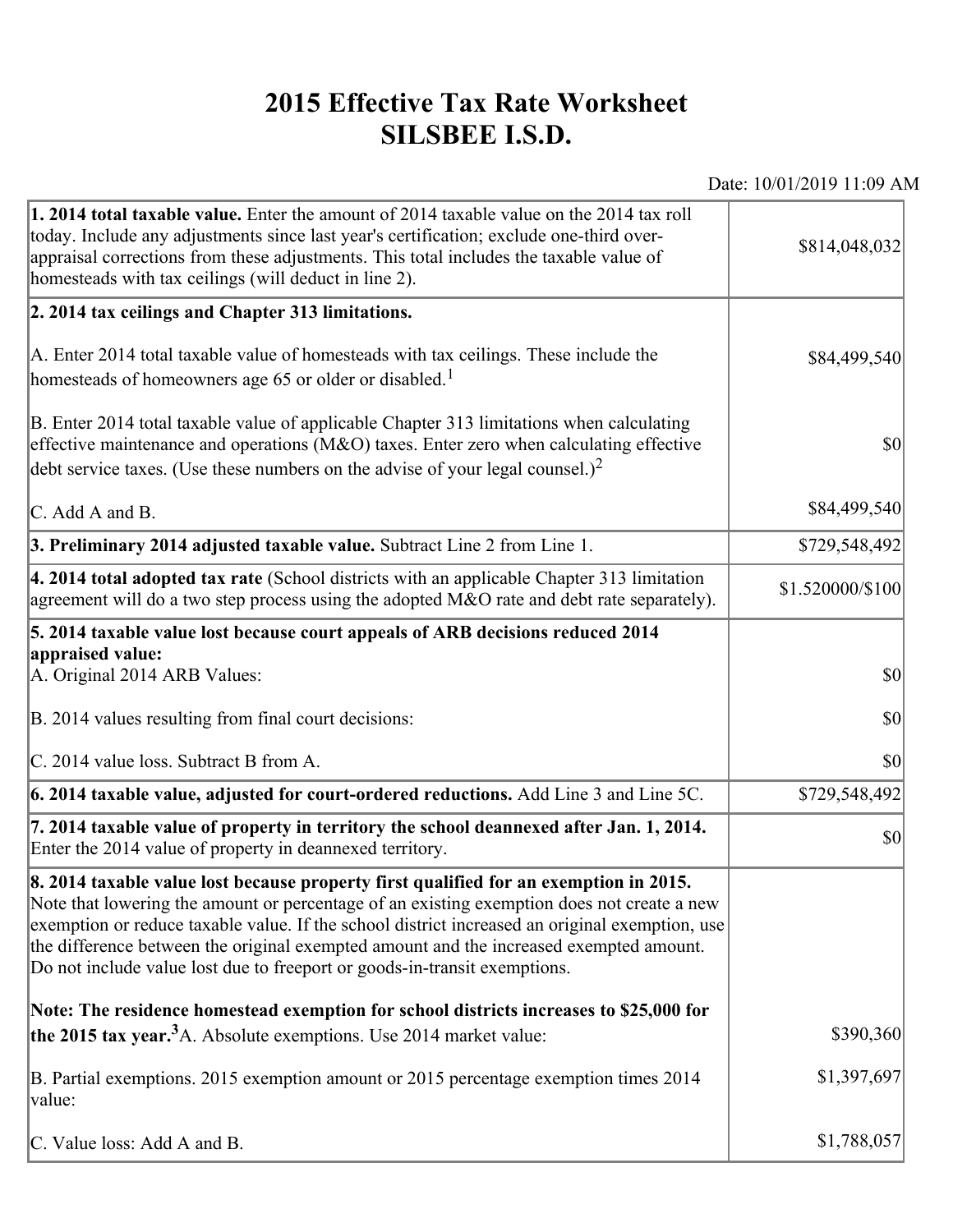| 9. 2014 taxable value lost because property first qualified for agricultural appraisal (1-<br>d or 1-d-1), timber appraisal, recreational/scenic appraisal or public access airport<br>special appraisal in 2015. Use only properties that qualified in 2015 for the first time; do<br>not use properties that qualified in 2014.                                                                                                                                                                                                                                                                                                                                                                     |               |
|-------------------------------------------------------------------------------------------------------------------------------------------------------------------------------------------------------------------------------------------------------------------------------------------------------------------------------------------------------------------------------------------------------------------------------------------------------------------------------------------------------------------------------------------------------------------------------------------------------------------------------------------------------------------------------------------------------|---------------|
| A. 2014 market value:                                                                                                                                                                                                                                                                                                                                                                                                                                                                                                                                                                                                                                                                                 | \$0           |
| B. 2015 productivity or special appraised value:                                                                                                                                                                                                                                                                                                                                                                                                                                                                                                                                                                                                                                                      | 30            |
| C. Value loss. Subtract B from A.                                                                                                                                                                                                                                                                                                                                                                                                                                                                                                                                                                                                                                                                     | \$0           |
| 10. Total adjustments for lost value. Add lines 7, 8C and 9C.                                                                                                                                                                                                                                                                                                                                                                                                                                                                                                                                                                                                                                         | \$1,788,057   |
| 11. 2014 adjusted taxable value. Subtract Line 10 from Line 6.                                                                                                                                                                                                                                                                                                                                                                                                                                                                                                                                                                                                                                        | \$727,760,435 |
| 12. Adjusted 2014 taxes. Multiply Line 4 by Line 11 and divide by \$100.                                                                                                                                                                                                                                                                                                                                                                                                                                                                                                                                                                                                                              | \$11,061,958  |
| 13. Taxes refunded for years preceding tax year 2014. Enter the amount of taxes refunded<br>by the district for tax years preceding tax year 2014. Types of refunds include court<br>decisions, corrections and payment errors. Do not include refunds for tax year 2014. This<br>line applies only to tax years preceding tax year 2014.                                                                                                                                                                                                                                                                                                                                                             | \$6,716       |
| 14. Adjusted 2014 taxes with refunds. Add Lines 12 and 13.                                                                                                                                                                                                                                                                                                                                                                                                                                                                                                                                                                                                                                            | \$11,068,674  |
| 15. Total 2015 taxable value on the 2015 certified appraisal roll today. This value<br>includes only certified values and includes the total taxable value of homesteads with tax<br>ceilings (will deduct in Line 17). These homesteads include homeowners age 65 or older or<br>disabled.                                                                                                                                                                                                                                                                                                                                                                                                           |               |
| $\vert$ A. Certified values only: <sup>4</sup>                                                                                                                                                                                                                                                                                                                                                                                                                                                                                                                                                                                                                                                        | \$785,848,260 |
| <b>B. Pollution control exemption:</b> Deduct the value of property exempted for the current tax<br>year for the first time as pollution control property:                                                                                                                                                                                                                                                                                                                                                                                                                                                                                                                                            | $S-0$         |
| C. Total value. Subtract B from A.                                                                                                                                                                                                                                                                                                                                                                                                                                                                                                                                                                                                                                                                    | \$785,848,260 |
| 16. Total value of properties under protest or not included on certified appraisal roll.                                                                                                                                                                                                                                                                                                                                                                                                                                                                                                                                                                                                              |               |
| A. 2015 taxable value of properties under protest. The chief appraiser certifies a list of<br>properties still under ARB protest. The list shows the appraisal district's value and the<br>taxpayer's claimed value, if any, or an estimate of the value if the taxpayer wins. For each of<br>the properties under protest, use the lowest of these values. Enter the total value.                                                                                                                                                                                                                                                                                                                    | \$105,880     |
| B. 2015 value of properties not under protest or included on certified appraisal roll.<br>The chief appraiser gives school districts a list of those taxable properties that the chief<br>appraiser knows about, but are not included at appraisal roll certification. These properties<br>are not on the list of properties that are still under protest. On this list of properties, the chief<br>appraiser includes the market value, appraised value and exemptions for the preceding year<br>and a reasonable estimate of the market value, appraised value and exemptions for the<br>current year. Use the lower market, appraised or taxable value (as appropriate). Enter the<br>total value. | \$0           |
| C. Total value under protest or not certified: Add A and B.                                                                                                                                                                                                                                                                                                                                                                                                                                                                                                                                                                                                                                           | \$105,880     |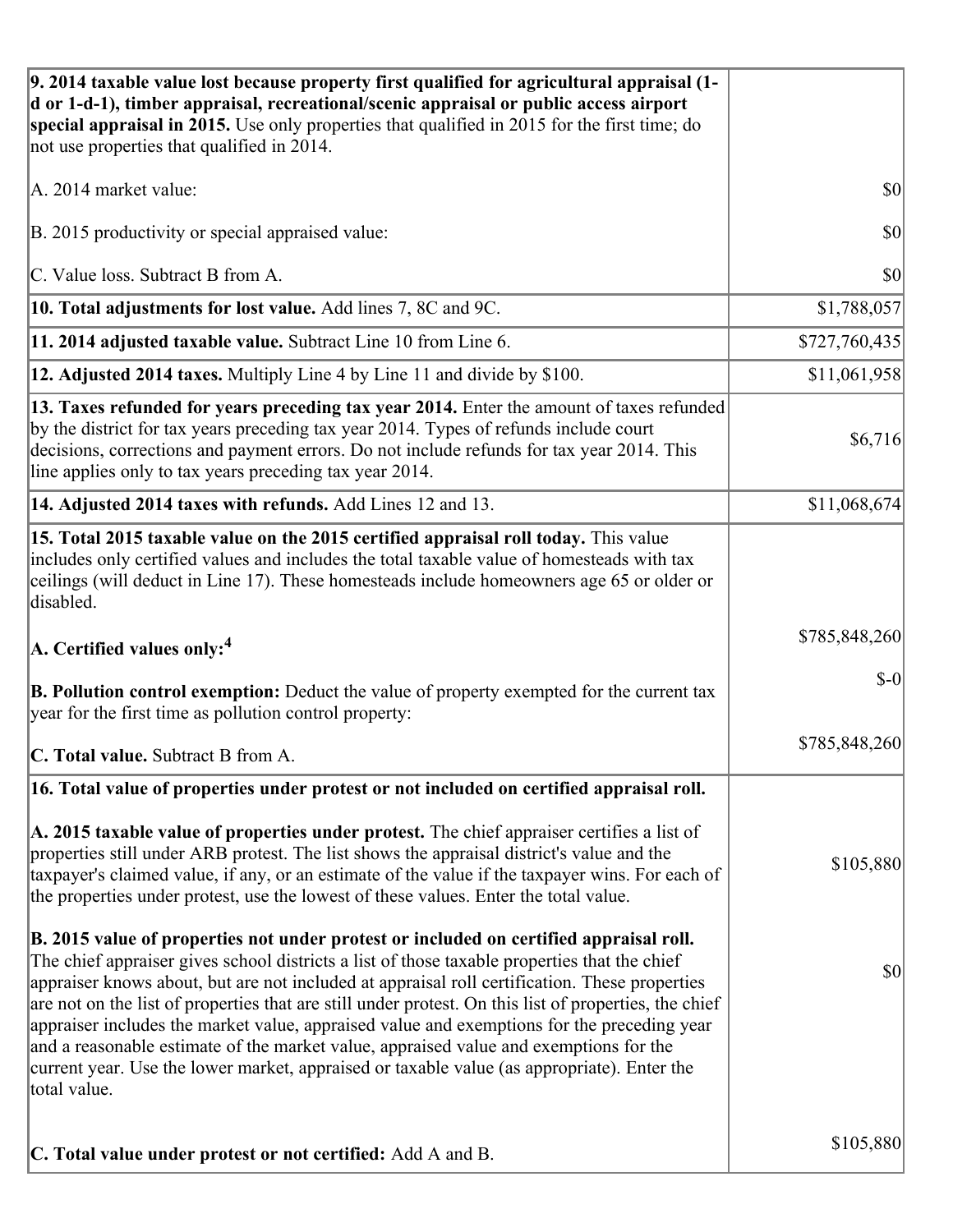| 17. 2015 tax ceilings and Chapter 313 limitations.                                                                                                                                                                                                                                                                                                                                                                             |                  |
|--------------------------------------------------------------------------------------------------------------------------------------------------------------------------------------------------------------------------------------------------------------------------------------------------------------------------------------------------------------------------------------------------------------------------------|------------------|
| A. Enter 2015 total taxable value of homesteads with tax ceilings. These include the<br>homesteads of homeowners age 65 or older or disabled. <sup>5</sup>                                                                                                                                                                                                                                                                     | \$74,784,110     |
| B. Enter 2015 total taxable value of applicable Chapter 313 limitations when calculating<br>effective M&O taxes. Enter zero when calculating effective debt service taxes. (Use these<br>numbers on the advise of your legal counsel.) $6$                                                                                                                                                                                     | $\vert$ \$0      |
| C. Add A and B.                                                                                                                                                                                                                                                                                                                                                                                                                | \$74,784,110     |
| 18. 2015 total taxable value. Add Lines 15C and 16C. Subtract Line 17.                                                                                                                                                                                                                                                                                                                                                         | \$711,170,030    |
| 19. Total 2015 taxable value of properties in territory annexed after Jan. 1, 2014.<br>Include both real and personal property. Enter the 2015 value of property in territory<br>annexed by the school district.                                                                                                                                                                                                               | 30               |
| 20. Total 2015 taxable value of new improvements and new personal property located<br>in new improvements. New means the item was not on the appraisal roll in 2014. New<br>additions to existing improvements may be included if the appraised value can be<br>determined. New personal property in a new improvement must have been brought into the<br>taxing unit after Jan. 1, 2014, and be located in a new improvement. | \$8,385,790      |
| 21. Total adjustments to the 2015 taxable value. Add Lines 19 and 20.                                                                                                                                                                                                                                                                                                                                                          | \$8,385,790      |
| $ 22.2015$ adjusted taxable value. Subtract Line 21 from Line 18.                                                                                                                                                                                                                                                                                                                                                              | \$702,784,240    |
| <b>23. 2015 effective tax rate.</b> Divide Line 14 by Line 22 and multiply by \$100.                                                                                                                                                                                                                                                                                                                                           | \$1.574974/\$100 |
| 24. 2015 effective tax rate for ISDs with Chapter 313 Limitations. Add together the<br>effective tax rates for M&O and debt service for those school districts that participate in an<br>applicable Chapter 313 limitations agreement.                                                                                                                                                                                         | \$0.000000/\$100 |

<sup>1</sup>Tex. Tax Code Section 26.012(14)  $2$ Tex. Tax Code Section 26.012(6)  $3$ Tex. Tax Code Section 26.04(a-1) and (c-1)  $4$ Tex. Tax Code Section 26.012(6)  ${}^{5}$ Tex. Tax Code Section 26.012(6)(A)(i)

 ${}^{6}$ Tex. Tax Code Section 26.012(6)(A)(ii)